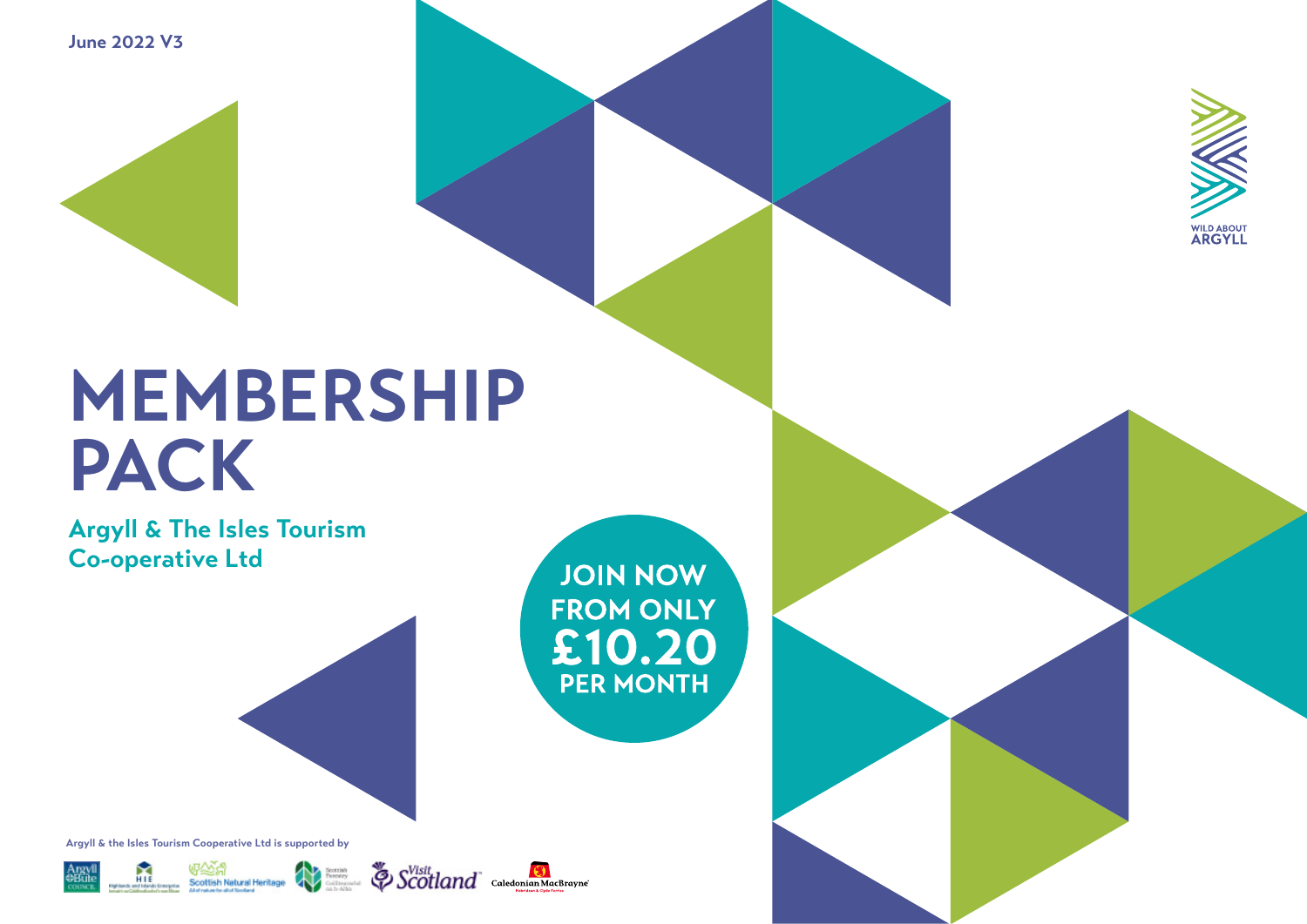# **WHO WE ARE**  Digital Overview

Argyll & The Isles Tourism Cooperative Ltd (AITC) is the strategic destination marketing and management organisation for the entire Argyll & Bute region on the west coast of Scotland. Our direct Membership supports us in the development and execution of these projects, driving forward the recovery and future positive impact of tourism on our local economies, communities and outstanding environment.

WAA was set up by the industry and for the industry in 2012 and is the strategic voice for all tourism matters. For the past 10 years, we have focused our passion and energy on repositioning Argyll & The Isles as Scotland's Adventure Coast under the Wild About Argyll (WAA) place brand. We are focusing on highlighting the destination's unique aspects such as water sports activities, significant unique cycling territory, our natural environment assets, excellence in food and drink offerings, and a wide range of accommodation types to suit all budgets and requirements.

We have a volunteer board who are each elected (or co-opted) for their skills, expertise, local knowledge and networks. Each of our directors either owns or is at a senior management level in their business, are key players within their destinations with a focus on building links with local and national strategic partners. We represent the interests and challenges of Argyll & the Isles to other organisational bodies, including the Rural Growth Deal for Argyll and Bute, CalMac Ferries, Scottish Tourism Alliance, and lobby on your behalf.

Since launching our direct membership in 2020, we have continuously improved our offering, striving to support our community with more inclusive and valuable services. We are inviting our direct members to play an active role in shaping the future of our destination.

Below digital insights showcase channel performance of the Wild About Argyll channels between Jan '21 and Dec '21.









**34,000 Social Media Following**



**JOIN NOW FROM ONLY** £10.20 **PER MONTH**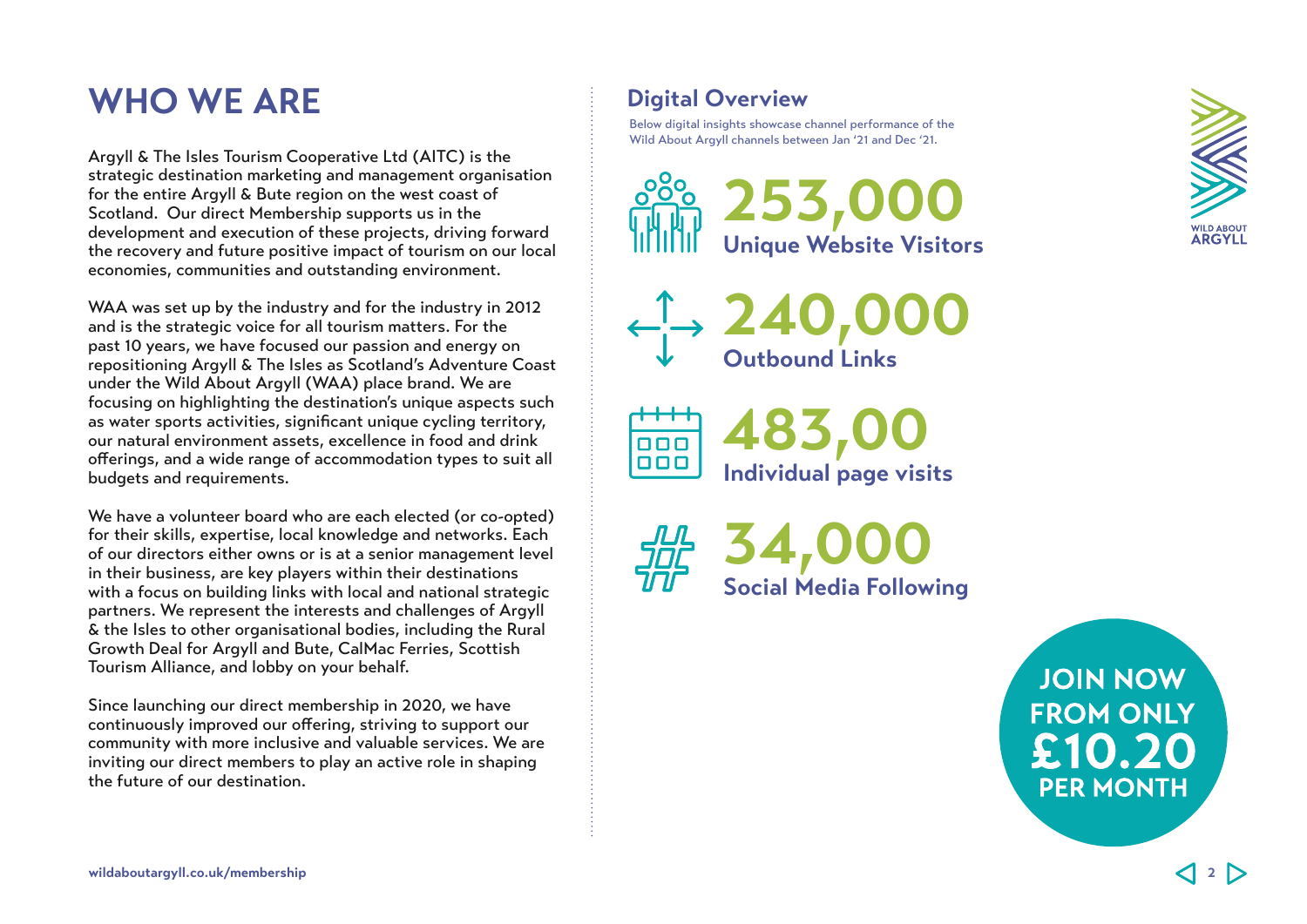# **YEARS OF ARGYLL & THE ISLES TOURISM COOPERATIVE 10**

**7**

**8**

**9**

**10**

AITC is Argyll's official tourism organisation and the only organisation that promotes the entire region - and each of its sub destinations - to external markets

We provide support and leadership to the tourism industry in Argyll & The Isles and provide specialist advice on marketing, PR, product development and capacity building **2**

We have a strategy for growth – previously Tourism Argyll & The Isles 2020 – and met the agreed targets and are now setting a new strategy with a focus on continued growth in tandem with meeting responsibility targets linked to community and environment **3**

We are the delivery vehicle for strategic partners in Argyll through the Argyll & The Isles Strategic Tourism Partnership and also work together on policy and strategy development **4**

AITC represents the interests and challenges of Argyll & the Isles to other organisational bodies, including the Rural Growth Deal for Argyll and Bute, CalMac Ferries, Scottish Tourism Alliance, and lobby on your behalf. **5**

Since 2012 we have secured £370k core funding allowing us to achieve spend in excess of £1.8m achieving significant multipliers for our strategic partners and tangible benefits for our industry **6**

Since 2012 we have created numerous product development work to highlight the unique aspects of our destination. For example, as part of our [Taste of Place](https://www.wildaboutargyll.co.uk/eat-and-drink/taste-of-place-trails/http://)  [campaign](https://www.wildaboutargyll.co.uk/eat-and-drink/taste-of-place-trails/http://), we've established 5 unique food & drink trails across the region.

Our Wild About Argyll campaign in 2017 was a finalist in the international City Nation Place 'Place Brand of the Year' Award sponsored by the New York Times (losing out to Copenhagen). Our Wild About Argyll campaign is a VisitScotland best practice case study published in 2018

Our ground breaking Taste of Place campaign in 2021/22 reached over 3.4 million people across the UK, highlighting the excellent Food & Drink across Argyll & the Isles.

We are continously optimising the Wild About Argyll and Visit Oban visitor websites. In 2021 we launched a direct booking functionality, highlighting the diverse accommodation offering of the region whilst driving direct bookings.



**1**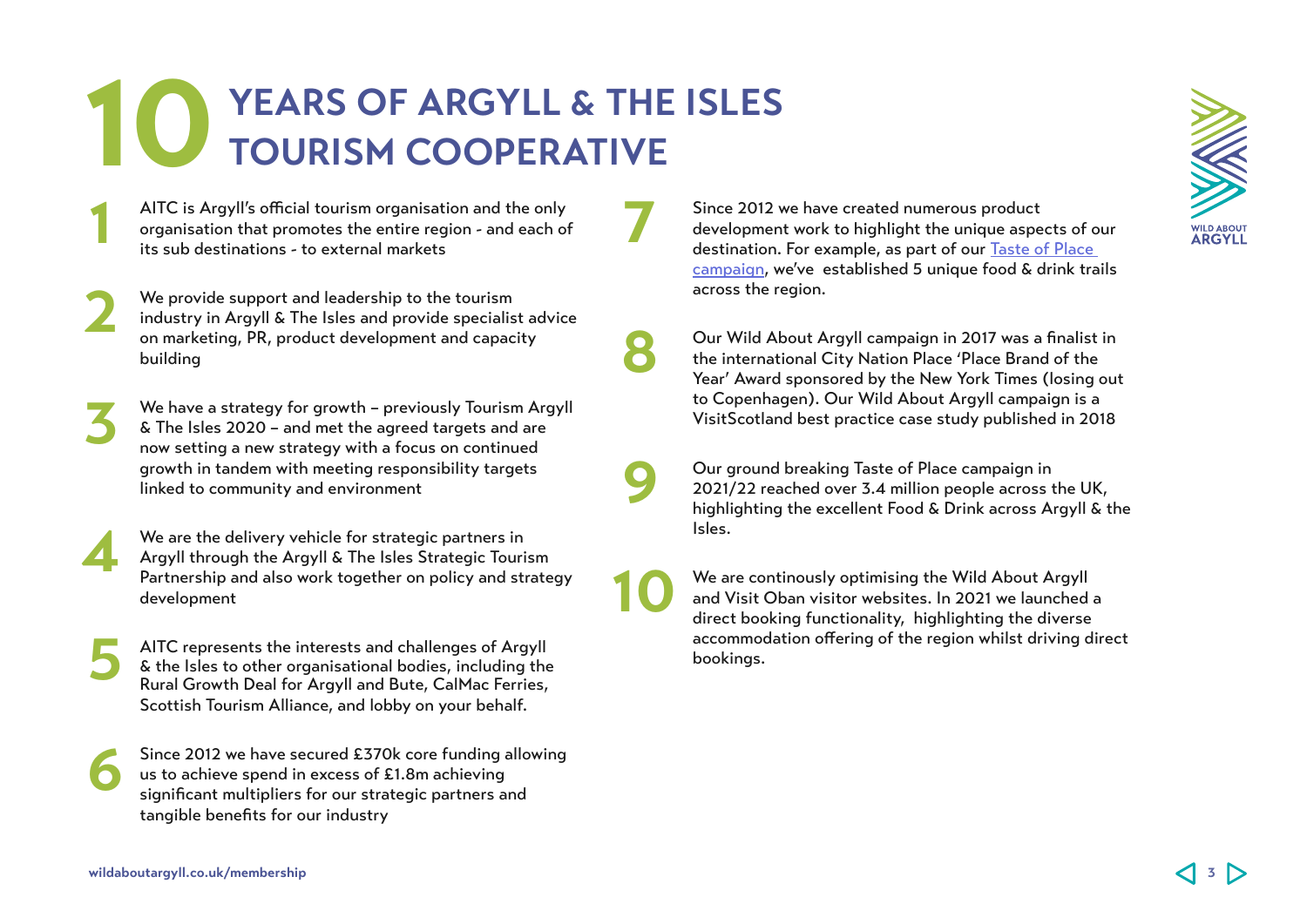# **HOW YOU CAN BENEFIT FROM A DIRECT AITC MEMBERSHIP**

Since launching our direct membership in 2020, we have implemented a diverse set of services to increase the value of our direct membership. Monthly membership fees start at £8.50 (excl. VAT).



# **Destination & Individual Marketing**

Feature in Campaigns & Products: Exclusive access to product development and funded campaigns such as the [Taste of Place Trails.](http://Taste of Place Trails)

# Digital Marketing & SEO:

Opportunity to feature in blogs and social media marketing.

# Increase your Event Sales:

Distribute your events across the UK with our Data Thistle (The List) integration.

# **Digital Improvement**

Exposure & Reach: Reach an audience outside your scope via our WAA website (253k + visitors).

# Improve your digital presence:

Receives a professional Website Listing on WAA (see example) and Visit Oban (where applicable).

# Direct Booking Integration:

Be included in the direct accommodation booking functionality on WAA and Visit Oban (where systems compatible).



# **Business & Product Development**

# Support & Leadership:

Opportunity to join members only networking events and access to region-specific data, trends and insights.

### Skill Development: Join our member-exclusive webinars

and workshops to keep your skills up-to-date.



# **Networking with Fellow Businesses**

Networking: Connect with others during our monthly networking events and the annual Argyll & Isles Tourism Summit.

### Collaboration: Participate in our member-exclusive

collaboration events to stimualte product development.

Please find a more in-depth overview of all member benefits on page 6.

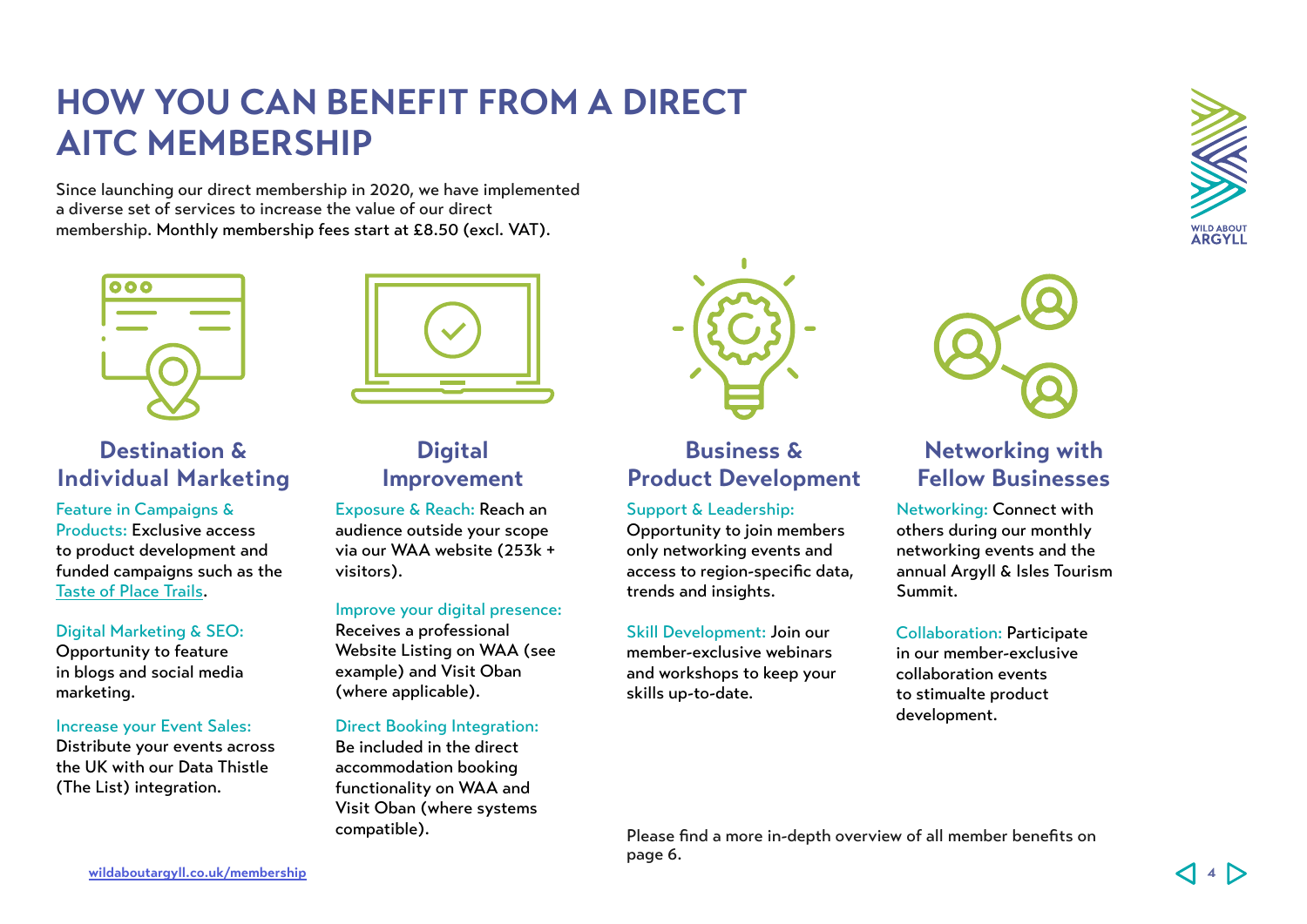# **DIRECT MEMBERSHIP OF AITC**

Our new direct membership scheme directly supports our marketing activties to promote Argyll & the Isles as destination to external markets. Our membership categories depend on business size and visitor turn over.

# **Businesses will benefit from**

- **• Destination & Individual Business Marketing**
- **• Support & development of your digital marketing skillset**
- **• Support for your business product development**

**• Networking with other members and key stakeholders of the Argyll & the Isles destination**

# **Join Us**

Memberships start at just £8.50 (excl. VAT) per month.

Membership fees are depending on the size of your business. Please see categories on the right for orientation.

# **[To join AITC click here and complete your details >](https://www.wildaboutargyll.co.uk/membership)**

Payments will be conveniently collected via a monthly direct debit or via a yearly invoice.

Minimum sign up period is 12 months.

All memberships are subject to a £25 joining fee.

[Terms & Conditions](https://www.wildaboutargyll.co.uk/membership/terms-and-conditions/) apply.

# **Membership Categories & Prices**

# **1. Individual businesses & operators**

£8.50 per month (excl. VAT) **A1**

per month (excl. VAT) **A2**

per month (excl. VAT) **A3**

per month (excl. VAT) **A4**

per month (excl. VAT) **A5**

Businesses with up to 5000 visitors per year

Businesses with 5,001-20,000 visitors per year

Businesses with 20,001-<br>50,000 visitor per year

Businesses with 50,000 +<br>visitors per year

Resorts, Multiple site<br>
operators, Holiday parks



# **2. Local residents, visitors & community groups**

 $E60$ <br>per year (excl. VAT)

**D1**

Non-income generating charities, community trusts and individual local residents

**Interested?** Reach out to our Membership Executive via **[info@wildaboutargyll.co.uk](mailto:info%40wildaboutargyll.co.uk?subject=)** to learn more about your membership with AITC.

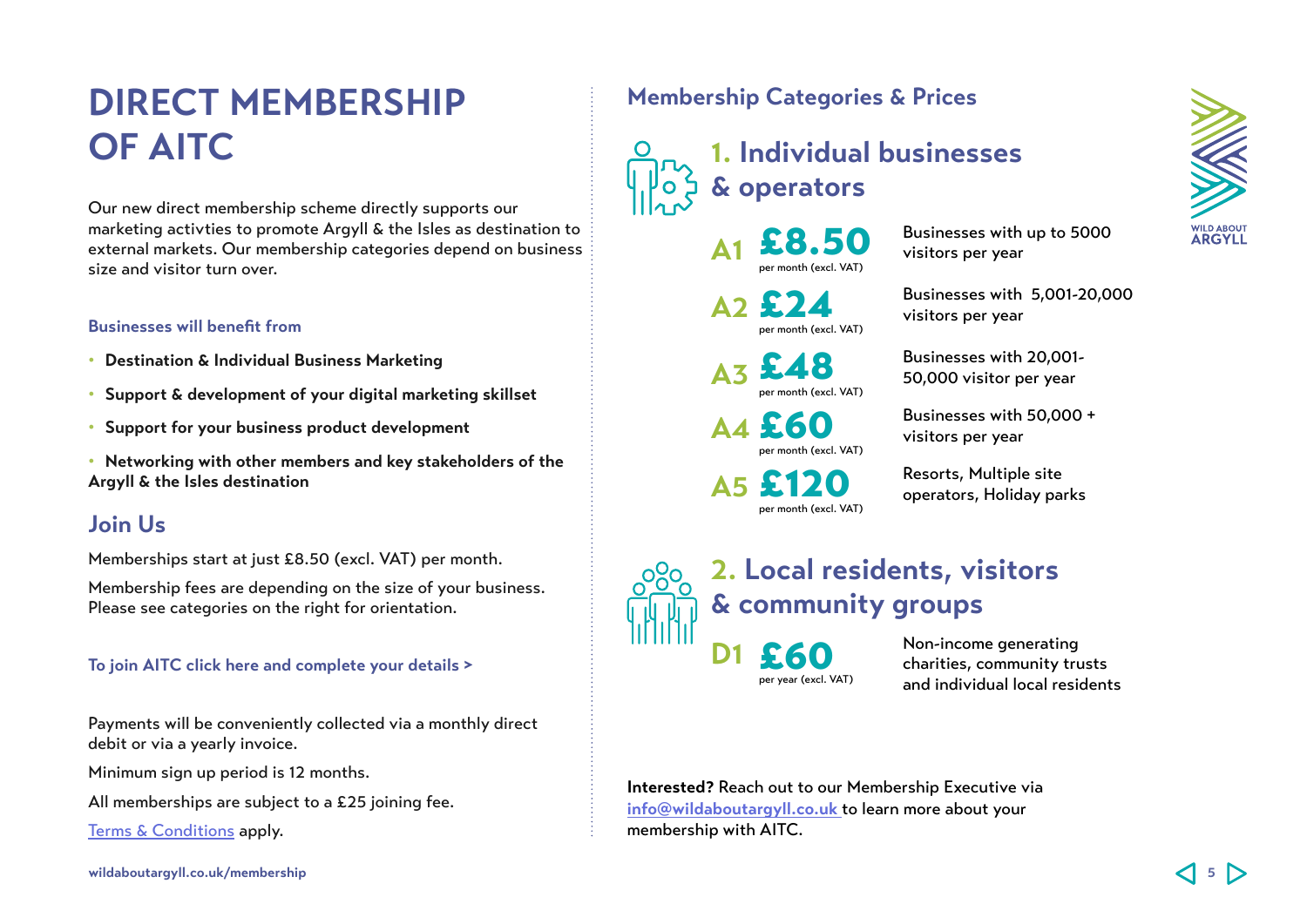# **MEMBER BENEFITS**

# **A. INDIVIDUAL BUSINESSES & OPERATORS**

Monthly memberships from 8.50£ (excl VAT)

The specific benefits for businesses opting to join AITC directly are:

# **Destination & Individual Business Marketing**

- **1** Use of the unique Wild About Argyll (WAA) logo and receive a set of digital marketing best practice guidelines
- **2** Reach audiences outside the scope of your regular marketing activity
- **3** Opportunity to be involved in regional PR, press trips , media and travel trade FAM trips and bloggers
- **4** Visibility at regional and national trade events such as VS EXPO and SCROPs through Wild About Argyll
- 5 Promote your events via The List (Data Thistle) to reach a wider target market across the UK.

# **Digital Improvement**

- **6** Business feature on WAA and Visit Oban website (where applicable) including a click through to own website or booking channels
- **7** Opportunity to feature in WAA themed landing pages, blogs and social media
- **8** Opportunity to be included in direct booking functionality where systems are compatible e.g. 'freetobook'
- **9** Opportunity to feature in WAA curated blogs and social media
- **10** Access to region specific data, trends and insights
- **11** Benefit of resource-intense continous digital developments on WAA channels
- **12** Access to digital marketing expertise

# **Business & Product Development**

- **13** Exclusive access to workshops, product development and member networking events (non-members pay a fee)
- **14** Access to product development advice and toolkit within WAA priority sectors and opportunity to engage in design-led product development workshops for your sector
- **15** Access to offers from professional industry service providers
- **16** Access to free/discounted business support and training by WAA and other industry leaders

# **Networking with Fellow Businesses**

- **17** Participation in WAA networking events and communications via our Signal Group Chat and newsletters
- **18** Discounted tickets for the annual Argyll & The Isles Tourism Summit
- **19** Access to members-only content via the WAA members area



# **Non income generating Community Groups, Charities, Residents and Visitors**

Opportunity to support the work of AITC and partners through a one off or annual 'friends' contribution. The benefits are altruistic and membership will support the ongoing work of AITC and our partners.

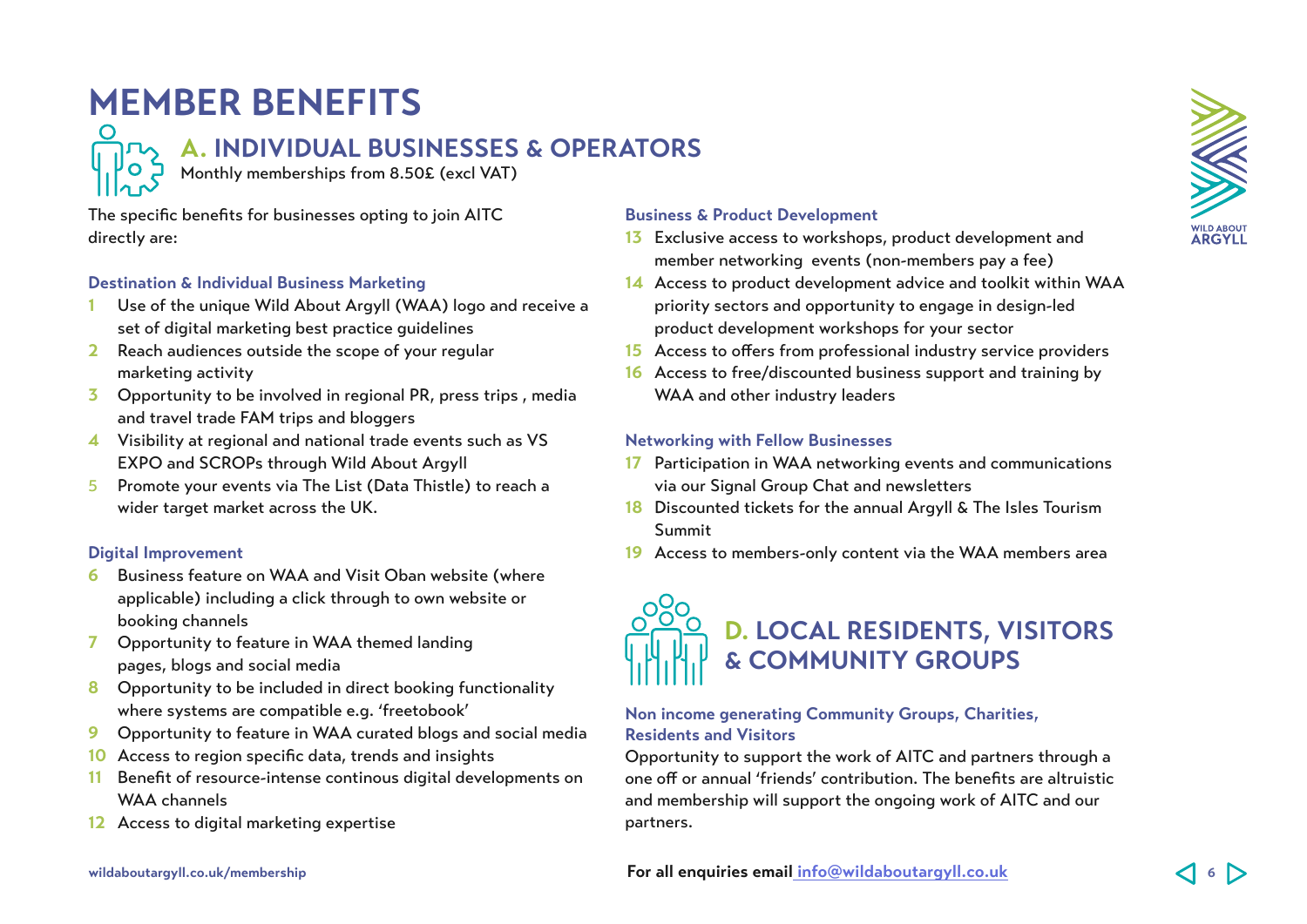# **HOW TO JOIN**

### **Become a direct AITC Member now**

Direct membership of AITC will bring numerous benefits to individual businesses and members of the community.

- **By paying the joining fee of £25 you will get a basic business listing on [wildaboutargyll.co.uk](http://wildaboutargyll.co.uk) and ongoing support to optimise your digital presence.**
- **You will be added to our diverse set of communication channels to receive relevant information on recent industry developments, funding opportunities and internal updates.**

**[To join online simply click here to complete your details and](https://www.wildaboutargyll.co.uk/membership)  [set up your monthly direct debit in one step >](https://www.wildaboutargyll.co.uk/membership)**

"We are looking at a new era in tourism where localness, authenticity, and the great outdoors will be key drivers. We have such an amazing product here, and right on Glasgow's doorstep so by working together we have every chance of creating a new form of tourism which hugely appeals to our domestic market and allows our numerous coastal communities and residents to thrive.

We urge everyone engaged in tourism to get Wild About Argyll and join AITC – this is your chance to help shape and be part of this new era in travel and tourism."

**Iain Jurgensen, Chair AITC Managing Director Portavadie**



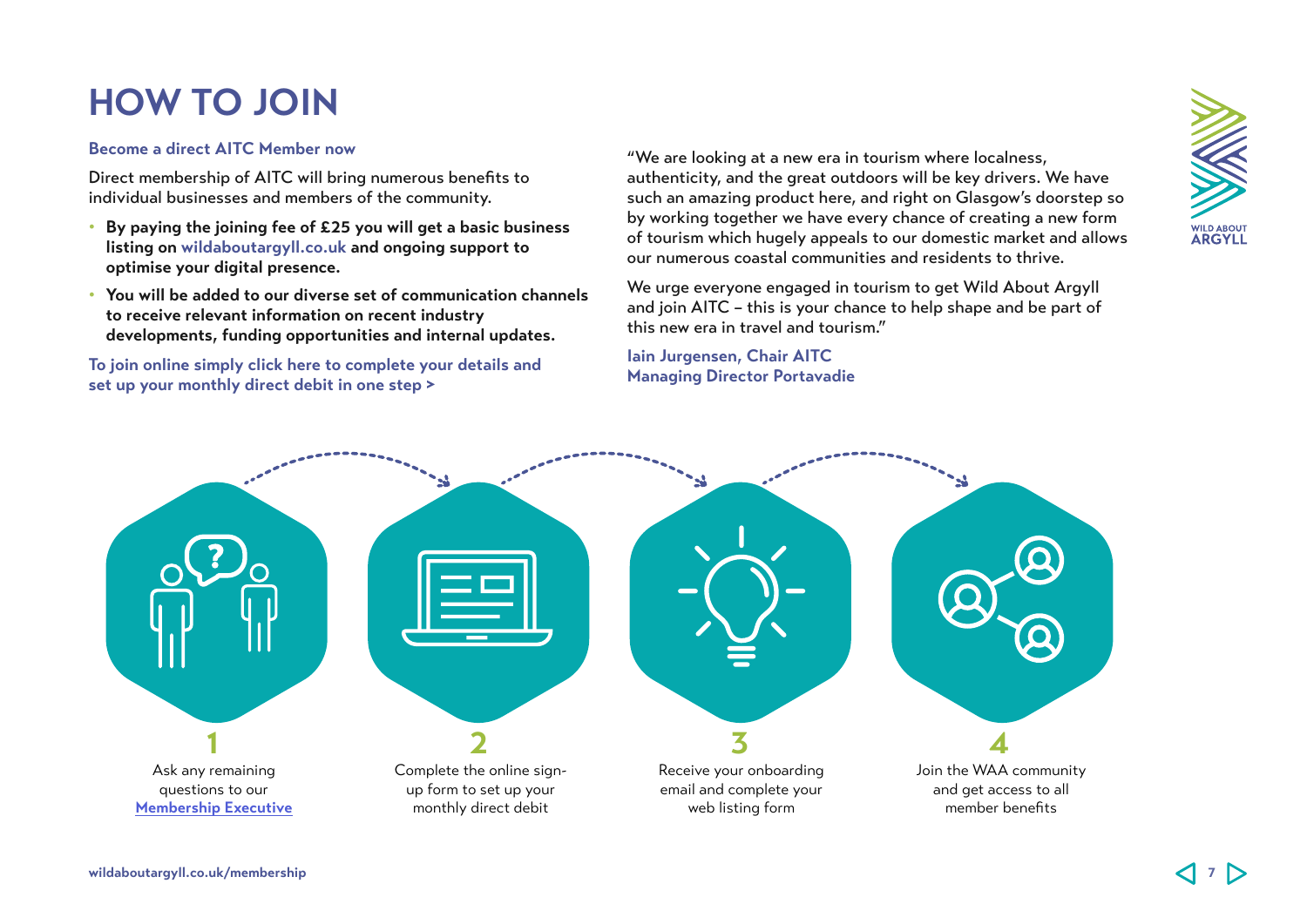# **CORE MEMBER BENEFITS PER SECTOR**

# **ACCOMMODATION PROVIDERS**

### Direct Booking Functionality:

Opportunity to be included in the direct accommodation booking functionality on Wild About Argyll and Visit Oban website without paying third-party fees (where systems are compatible).

### Professional Website Entry:

Every member receives a professional Website Listing on WAA and, (see example), which is featured across the website in relevant categories. Oban members also receive a listing on Visit Oban (see example).

### Exposure & Reach:

The WAA website attracts over 282k unique visitors annually, enabling you to reach audiences outside the scope of your regular marketing activity.

#### Digital Marketing & SEO:

Opportunity to feature in blogs and social media, improving your digital presence through outbound links and referrals.

#### **Networking & Collaboration:**

Connect with other member businesses during our monthly networking events and the annual Argyll & Isles Tourism Summit. We encourage active collaboration through product development workshops and our Collaborate Project.



#### Direct Ticket Functionality:

Opportunity to be included in the direct ticketing functionality on Wild About Argyll website without paying third-party fees (where systems are compatible).

#### Increase your Event sales:

WAA has partnered with The List (Data Thistle), distributing your events across a range of partners across the UK to increase your sales.

### Professional Website Entry:

Every member receives a professional Website Listing on WAA and, (see example), which is featured across the website in relevant categories. Oban members also receive a listing on Visit Oban (see example).

#### Exposure & Reach:

The WAA website attracts over 282k unique visitors annually, enabling you to reach audiences outside the scope of your regular marketing activity.

Digital Marketing & SEO: Opportunity to feature in blogs and social media, improving your digital presence through outbound links and referrals.

# FOOD & DRINK **PROVIDERS**

#### Feature in Campaigns & Products:

Exclusive access to product development and funded campaigns such as the Taste of Place Trails. Taste of Place Trail campaign has reached over 3.4 million users to date!

#### Professional Website Entry:

Every member receives a professional Website Listing on WAA and, (see example), which is featured across the website in relevant categories. Oban members also receive a listing on Visit Oban (see example).

#### Exposure & Reach:

The WAA website attracts over 282k unique visitors annually, enabling you to reach audiences outside the scope of your regular marketing activity.

#### Digital Marketing & SEO:

Opportunity to feature in blogs and social media, improving your digital presence through outbound links and referrals.

### Networking & Collaboration:

Connect with other member businesses during our monthly networking events and the annual Argyll & Isles Tourism Summit. We encourage active collaboration through product development workshops and our Collaborate Project.